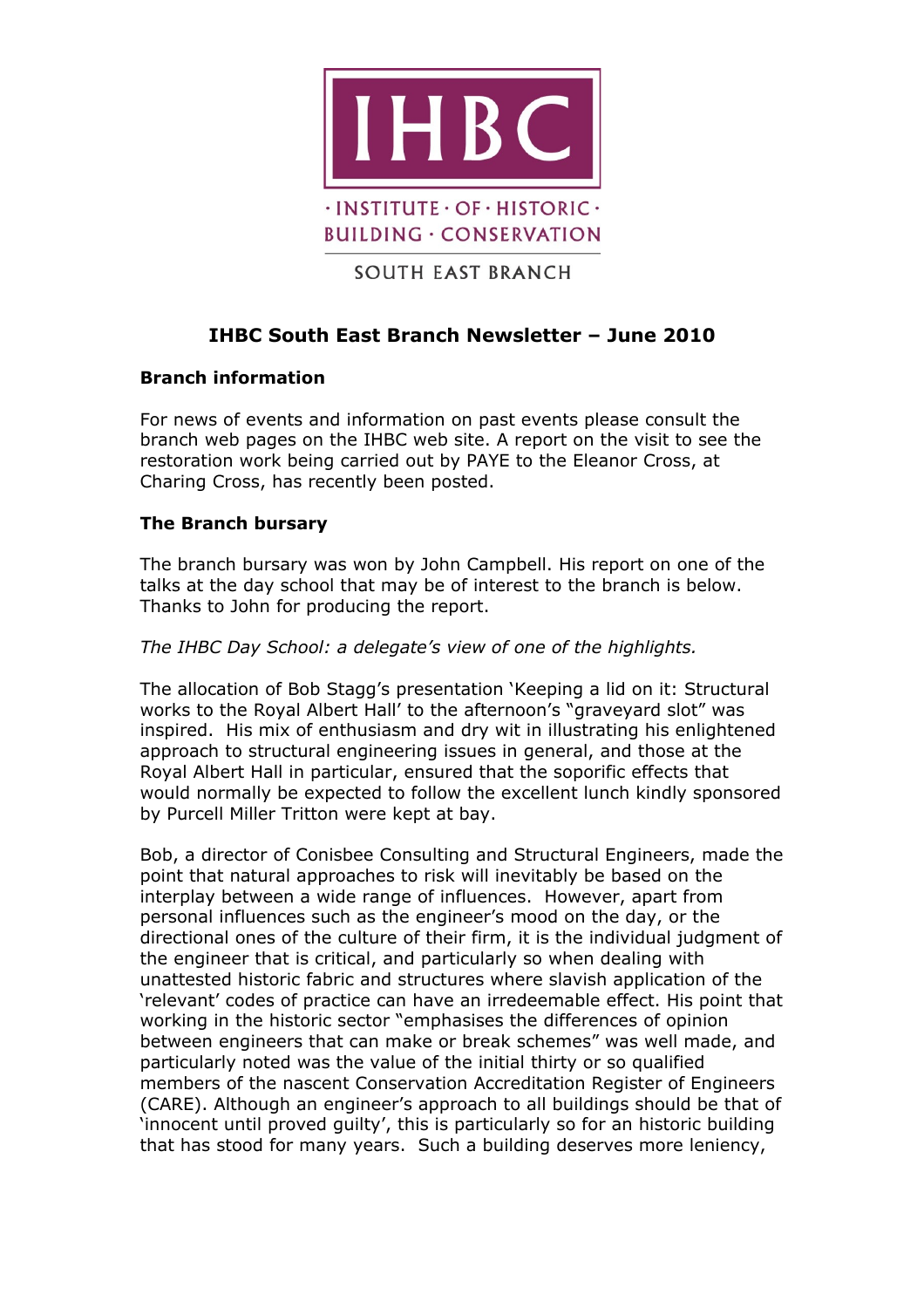and if the calculations prove that it should have collapsed, it may just be that it's the calculations that are wrong!

Bob's next observation was on the 'black art' of floor-loading, making the point that if you want to justify a structure for crowd-loading, load-test it properly, but if you want to condemn it, don't agree to a load test as it will most probably pass. He notes this as highlighting a fundamental dilemma which structural engineers face: "most structures are stronger than engineers say they are, some ridiculously so". His work at the Royal Albert Hall involved testing the wrought-iron filler-joists that support the floor of its encircling gallery, and although calculations based on the most optimistic assumptions failed to achieve the currently specified standard, a physical, twenty seven tonne load-test produced a joist deviation of just nine millimetres over the floor's six meter span. When assessing the Victorian dome roof, its strength was found to be such that the applied ten tonne load-test failed to register any deflection, and a computer prediction was that it could withstand twenty times that weight. My only disappointment was not being able to join the party lead by Bob the following morning to inspect the Hall's fascinating structure.

## **Business Plan**

The draft Branch Business Plan for 2010 to 2015 is available from the South East branch page of the Institute's web page. If you have any comments about the plan then please email me at [southeast@ihbc.org.uk.](mailto:southeast@ihbc.org.uk) The draft has been available on the web site since March 2010 and I have not received any comments to date. I can only assume that there is a general consensus about the contents. The final version of the business plan will be endorsed at the branch AGM in October.

#### **Branch Committee**

Sean Rix has expressed interest in becoming the branch chair and Peter Mills who has being valiantly carrying out the role of secretary for ten years would like to stand down. Sean is at the moment an affiliate member and therefore will not be able to take the role of branch representative on the IHBC council until he is upgraded to full member. With the branch's agreement Sean could become chair at the AGM in October - in which case I would continue as the branch representative on Council until June 2011 (by which time Sean should be a full member). Nominations for the secretary role are being sought – please let me know if you are interested. Peter is happy to mentor any potential secretary for a year to help ease them into the role (Please email Peter if you are interested –  $peter.mills@molevalley.gov.uk$ ). The committee has been relatively stable for several years and the involvement of new members would be welcomed.

## **Peg tile booklet**

The SPAB leaflet on Peg Tiles is available free to members of the branch. Copies will be available at future branch events - the normal price is £4.

## **Rochester Castle**

Rochester Castle has degraded to such a state that it has had to be closed to the public many times over the last decade. It is no longer safe to walk around the keep and it is fenced off. Special netting has had to be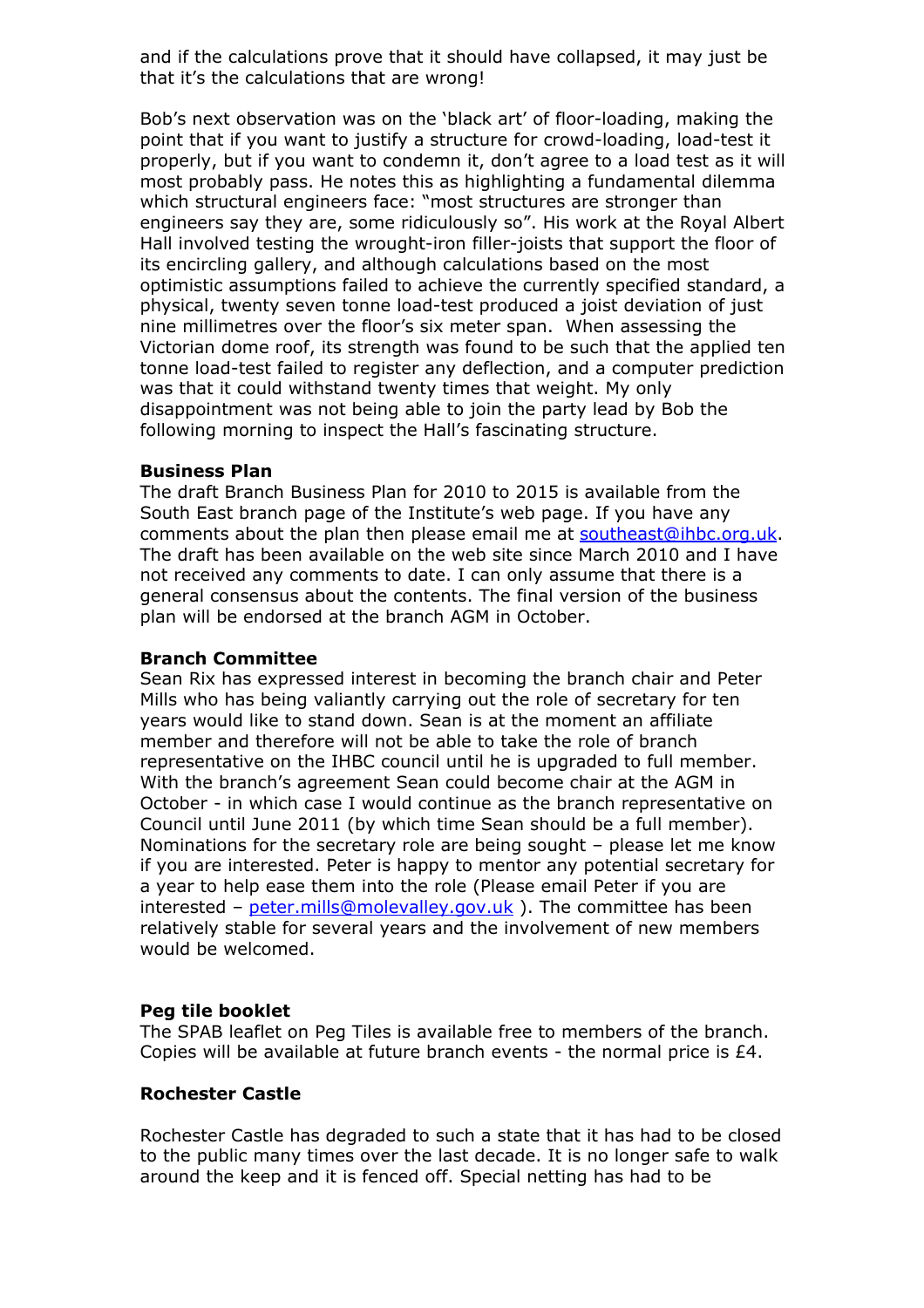installed to prevent visitors from being hit with falling Kent ragstone. The lime and mortar pointing has degraded at a faster rate since the 1980, Partially due to the concrete fix applied in the 60's but also through neglect.

Short of funds and no new funds for urgent repairs to the keep and walls, the castle stands waiting for the final insult to its great history. A recent online campaign has discovered such great feeling for the castle and determination to return it to a living community building. We are now progressing to a real time campaign. Voids in the walls fill with water and a recent collapse of a supporting wall for the bailey curtain wall demonstrates how hard it is to predict what else could be lost and when.

The campaign is to repair the walls, removing the concrete repairs of the 60's, constructing a historical representative roof and returning the floors.

In doing so we wish the castle to become a museum to the history of the river Medway and Rochester. Highlighting the Roman invasion and fort of post AD47 and representing the history post Roman Empire through to the present day. Only in returning the keep to community, use will assure its future for generations to come. Just repairing the walls which we agree is urgent will not secure its future as the inner mouldings are being lost at such a rate the classic 11th/12th century designs will be lost forever if the keep is not re-roofed.

We would like your help, assessing the current situation of the castle and forecasting based on current evidence where possible the current urgent threats the castle keep faces. We would also like your view on restoring the castle to a community building, with a floors and a museum.

The web site is: [www.restorerochestercastle.co.uk](http://www.restorerochestercastle.co.uk/)

## **Events**

17th September –. **'Traditional lime plasters and renders'** – a hands on training day with Paul Reed of Chalkdown Lime, The Yard, Gate farm, Northiam Road, Staplecross, East Sussex. Details are on the Branch web page

24th September – **Study day at Canterbury Cathedral** looking at stone work and repairs of the South West Transept. This is a unique opportunity to have an explanation and guided tour of the stone repairs being undertaken. The day will be led by Heather Newton (the Cathedral chief stone mason) and Alison Hicks (of the Canterbury Archaeological Trust). Programme below – the cost is £59.50 (including lunch and refreshments). Places limited to 20 (maximum) and there are only 11 places remaining – so email [southeast@ihbc.org.uk](mailto:southeast@ihbc.org.uk) asap